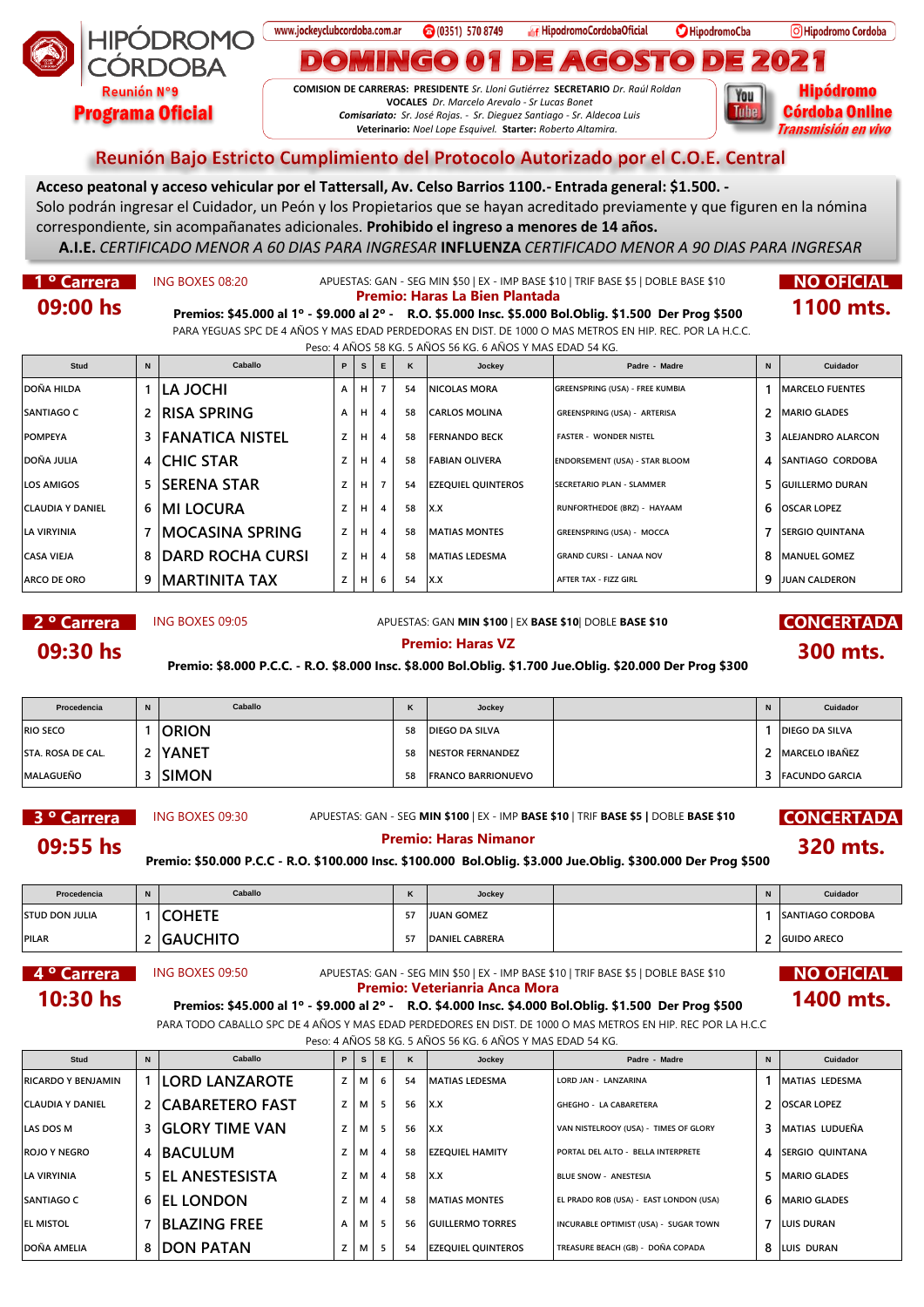### **5 <sup>o</sup> Carrera** ING BOXES 10:25 APUESTAS: GAN - SEG MIN \$50 | EX - IMP BASE \$10 | TRIF BASE \$5 | DOBLE BASE \$10 **NO OFICIAL Premio: Haras El Bagual 11:05 hs Premios: \$50.000 al 1º - \$10.000 al 2º -** R.O. \$4.000 Insc. \$4.000 Bol.Oblig. \$1.500 Der Prog \$500 **1100 mts.**

PARA TODO CABALLO SPC DE 4 AÑOS Y MAS EDAD GANAD. DE 1 CARR. EN DIST. DE 1000 O MAS METROS EN HIP. REC. POR LA H.C.C. Peso: 4 AÑOS 58 KG. 5 AÑOS 56 KG. 6 AÑOS Y MAS EDAD 54 KG.

| Stud                  | $\mathbf N$ | Caballo                | P  | s.             | E | ĸ  | Jockey                     | Padre - Madre                           | $\mathbf N$ | Cuidador                |
|-----------------------|-------------|------------------------|----|----------------|---|----|----------------------------|-----------------------------------------|-------------|-------------------------|
| <b>LOS DOS TURCOS</b> |             | IIGUALADA PLANET       | A  | н              |   | 55 | lx.x                       | SOL PLANET - BIEN PARECIDA              |             | <b>SERGIO QUINTANA</b>  |
| <b>EL DOCTOR</b>      |             | <b>INAIROBI</b>        |    | м              |   | 56 | <b>ADRIAN VIZCARRA</b>     | <b>BRILLIANT SPEED - GAROA PAULISTA</b> | 2           | <b>JOSE MOUKARZEL</b>   |
| <b>COMPARSA</b>       | 3           | HARLAN GUEST!          | ZD | M <sub>1</sub> |   | 54 | lx.x                       | HARLAN'S HOLIDAY (USA) - MY GUEST       | 3           | <b>EDUARDO RIVAROLA</b> |
| <b>GRINGA FURIOSA</b> | 4           | IMR. ALVIN             | Z  | м              |   | 56 | <b>IEZEQUIEL QUINTEROS</b> | SUGGESTIVE BOY - MISS ADRIA             | 4           | <b>MARIO BARRERA</b>    |
| <b>LAS ABERTURAS</b>  | 5           | <b>BELLO BATTY</b>     | A  | м              |   | 58 | <b>EZEQUIEL HAMITY</b>     | BELLA SHAMBROCK (USA) - LA BATTY LINDA  | 5           | <b>JULIAN GALLO</b>     |
| AMISTAD               | 6           | <b>PAYASO CAP</b>      | A  | м              |   | 54 | <b>JOSE NORIEGA</b>        | CAPTIVATING CAT (USA) - LA REFLECTORA   | 6           | MARCELO AREVALO         |
| <b>DON RIGO</b>       |             | <b>MILITARY HONORS</b> | z  | м              | 4 | 58 | <b>IMATIAS MONTES</b>      | MASTER OF HOUNDS (USA) - PARADISAL      | 7           | <b>ISERGIO QUINTANA</b> |
| <b>DOÑA ILDA</b>      | 8           | <b>CHE ACADEMICA</b>   | z  | H              | 6 | 51 | <b>NICOLAS MORA</b>        | GREENSPRING (USA) - PLATERA CAT         | 8           | <b>MARCELO FUENTES</b>  |
| <b>EL LOGICO</b>      | 9           | <b>IMPROVEDS FEMME</b> | z  | н              |   | 51 | IX.X                       | MOST IMPROVED (GB) - FEMME TERPAIN      | q           | ICARLOS COSSUTA         |

**6 ° Carrera** ING BOXES 11:10 APUESTAS: GAN - SEG MIN \$100 | EX - IMP BASE \$10 | TRIF BASE \$5 | DOBLE BASE \$10 **CONCERTADA** 

**11:35 hs**<br>Premio: \$50.000 P.C.C - R.O. \$100.000 Insc. \$100.000 Bol.Oblig. \$3.000 Jue.Oblig. \$300.000 Der Prog \$500<br>Premio: \$50.000 P.C.C - R.O. \$100.000 Insc. \$100.000 Bol.Oblig. \$3.000 Jue.Oblig. \$300.000 Der Prog \$500

| Procedencia            | N | Caballo       | n | Jockey                  | N | Cuidador                |
|------------------------|---|---------------|---|-------------------------|---|-------------------------|
| <b>STUD DOÑA JULIA</b> |   | DOÑA JULIA    |   | <b>JUAN GOMEZ</b>       |   | <b>SANTIAGO CORDOBA</b> |
| <b>EL CANO</b>         |   | <b>AIRTON</b> |   | <b>ALEXIS CARABAJAL</b> |   | <b>ALEXIS CARABAJO</b>  |

**7 º Carrera | ING BOXES 11:40** APUESTAS: GAN - SEG **MIN \$100** | EX - IMP **BASE \$10** | TRIF **BASE \$5 |** DOBLE **BASE \$10 CONCERTADA** 

**12:10 hs Premio: Sra. Carina Schibelbain (In Memorian) 300 mts.**

### **Premio: \$10.000 P.C.C - R.O. \$10.000 Insc. \$10.000 Bol.Oblig. \$3.000 Jue.Oblig. \$20.000 Der Prog \$500**

| Procedencia             | $\mathbf N$ | Caballo                     | n. | Jockey                 | N | Cuidador               |
|-------------------------|-------------|-----------------------------|----|------------------------|---|------------------------|
| <b>SAN LUIS</b>         |             | <b>TOAY FORMIDABLE JUAN</b> | 57 | <b>IMATIAS JUNNCOS</b> |   | <b>GONZALO MIRANDA</b> |
| <b>SANTA ROSA</b>       |             | <b>IMILENARIO</b>           |    | JUNIOR MENDOZA         |   | <b>MARCELO IBAÑEZ</b>  |
| <b>VILLA SANTA ROSA</b> |             | <b>SABALERO</b>             |    | IDIEGO DA SILVA        |   | 3 DAVID REY            |
| <b>EL CANO</b>          | 4           | <b>DOLLY</b>                |    | ALEXIS CARABAJAL       |   | 4 GUSTAVO BONALDI      |

# **8 <sup>o</sup> Carrera** ING BOXES 12:05 APUESTAS: GAN - SEG MIN \$50 | EX - IMP BASE \$10 | TRIF BASE \$5 | DOBLE BASE \$10 **NO OFICIAL**

**12:45 hs Premio: Casa Triunfo**<br>**1400 mts. Premios: \$55.000 al 1º - \$11.000 al 2º -** R.O. \$5.000 Insc. \$5.000 Bol.Oblig. \$1.500 Der Prog \$500 PARA TODO CABALLO SPC DE 4 AÑOS Y MAS EDAD GANAD. DE 2, 3 Y 4 CARR. EN DIST. DE 1000 O MAS METROS EN HIP. REC. POR LA H.C.C. Peso: 4 AÑOS 58 KG. 5 AÑOS 56 KG. 6 AÑOS Y MAS EDAD 54 KG. RECARGO DE 2 KG AL GAN DE 3 CARR. DE 4 KG AL GAN DE 4 CARR.

| Stud              | N | Caballo               | P   |   | E              | K   | Jockey                             | Padre - Madre                            | Cuidador                |
|-------------------|---|-----------------------|-----|---|----------------|-----|------------------------------------|------------------------------------------|-------------------------|
| LA VICTORIA       |   | IMUNDO MEJOR          |     | м | -5             | -56 | IMATIAS MONTES                     | TREASURE BEACH (GB) - MINT BROWNIE (USA) | <b>IPEDRO ANGULO</b>    |
| <b>EL RATA</b>    |   | <b>LORD SERENO</b>    |     | м | 6              | -58 | <b>IEZEQUIEL QUINTEROS</b>         | LORD JAM - SECRETA EMPER                 | 2 ILUIS QUINTEROS       |
| <b>LOS MUCIAS</b> |   | <b>IDIAMANTE AZUL</b> |     | М | 6              | 56  | $\mathsf{I} \mathsf{X} \mathsf{X}$ | <b>DEDINI - CLASSIC ART</b>              | <b>3</b> CARLOS TEVES   |
| CHICO LINDO       |   | <b>ROCK SUREÑO</b>    |     | М |                | 58  | <b>VICTOR RAMALLO</b>              | STAY THIRSTY (USA) - SUREÑA MIA          | 4 <b>VICTOR RAMALLO</b> |
| <b>EL GUASO</b>   |   | <b>IDON KANTIANO</b>  | ZDI | м | $\overline{4}$ | 60  | <b>JOSE NORIEGA</b>                | ORPEN (USA) - DOÑA MISHKA                | 5 AGUSTIN ALVAREZ LUQUE |

# **9 <sup>o</sup> Carrera** ING BOXES 12:40 APUESTAS: GAN - SEG MIN \$50 | EX - IMP BASE \$10 | TRIF BASE \$5 | DOBLE BASE \$10 **NO OFICIAL 13:20 hs Premio: Sr. Alberto "Curucucha" Fajardo (In Memorian) 13:20 hs Premios: \$55.000 al 1º - \$11.000 al 2º -** R.O. \$5.000 Insc. \$5.000 Bol.Oblig. \$1.500 Der Prog \$500 **1100 mts.**

PARA PRODUCTOS SPC DE 3 AÑOS PERDEDORES EN DIST. DE 1000 O MAS METROS EN HIP. REC POR LA H.C.C Peso: MACHOS: 57 KG HEMBRAS:54 KG

| Stud              | N | Caballo              | P. | s | E                       | ĸ  | Jockey                     | Padre - Madre                      | $\mathbf N$   | Cuidador                |
|-------------------|---|----------------------|----|---|-------------------------|----|----------------------------|------------------------------------|---------------|-------------------------|
| <b>TANGO STAR</b> |   | <b>FULL STACK</b>    | z  | М | - 3                     | 57 | <b>IFRANCO BARRIONUEVO</b> | DANIEL BOONE (BRZ) - FUNK GIRL     |               | <b>ISERGIO QUINTANA</b> |
| <b>TANGO STAR</b> |   | 1a RIDDICK           | ZC | М | $\overline{\mathbf{3}}$ | 57 | <b>IMATIAS MONTES</b>      | <b>GALAN DE CINE - DA TOSCANA</b>  |               | 1a ISERGIO QUINTANA     |
| CHICO LINDO       |   | <b>ELIODORA</b>      | ZD | н | $\overline{\mathbf{3}}$ | 54 | <b>PABLO MAZZIERI</b>      | <b>PANEGIRICO - MILENE</b>         | $\mathcal{P}$ | VICTOR RAMALLO          |
| 13 DE MARZO       |   | <b>AKILINA</b>       | A  | н | $\overline{2}$          | 54 | <b>IEZEQUIEL QUINTEROS</b> | PANEGIRICO - TUA CARINA            |               | <b>PEDRO ANGULO</b>     |
| <b>ZAFARE</b>     |   | 4 PANTERA BICH       |    | н | $\overline{\mathbf{3}}$ | 54 | <b>ALEJANDRO TAJOMISKY</b> | <b>INTERDETTO - GRACIAS BICHI</b>  |               | 4 JOSE BERASTEGUI       |
| <b>SANTIAGO C</b> |   | <b>TAMAYA</b>        | z  | н | $\overline{\mathbf{3}}$ | 54 | <b>CARLOS MOLINA</b>       | MANIPULATOR (USA) - TELESILLA      | 5.            | <b>MARIO GLADES</b>     |
| <b>ZEUZ</b>       | 6 | <b>BELLA DE ALMA</b> | z  | н | $\overline{\mathbf{3}}$ | 54 | IX.X                       | WAR COMMAND (USA) - BELLEZA ROMANA |               | 6 LUCIO PATIÑO          |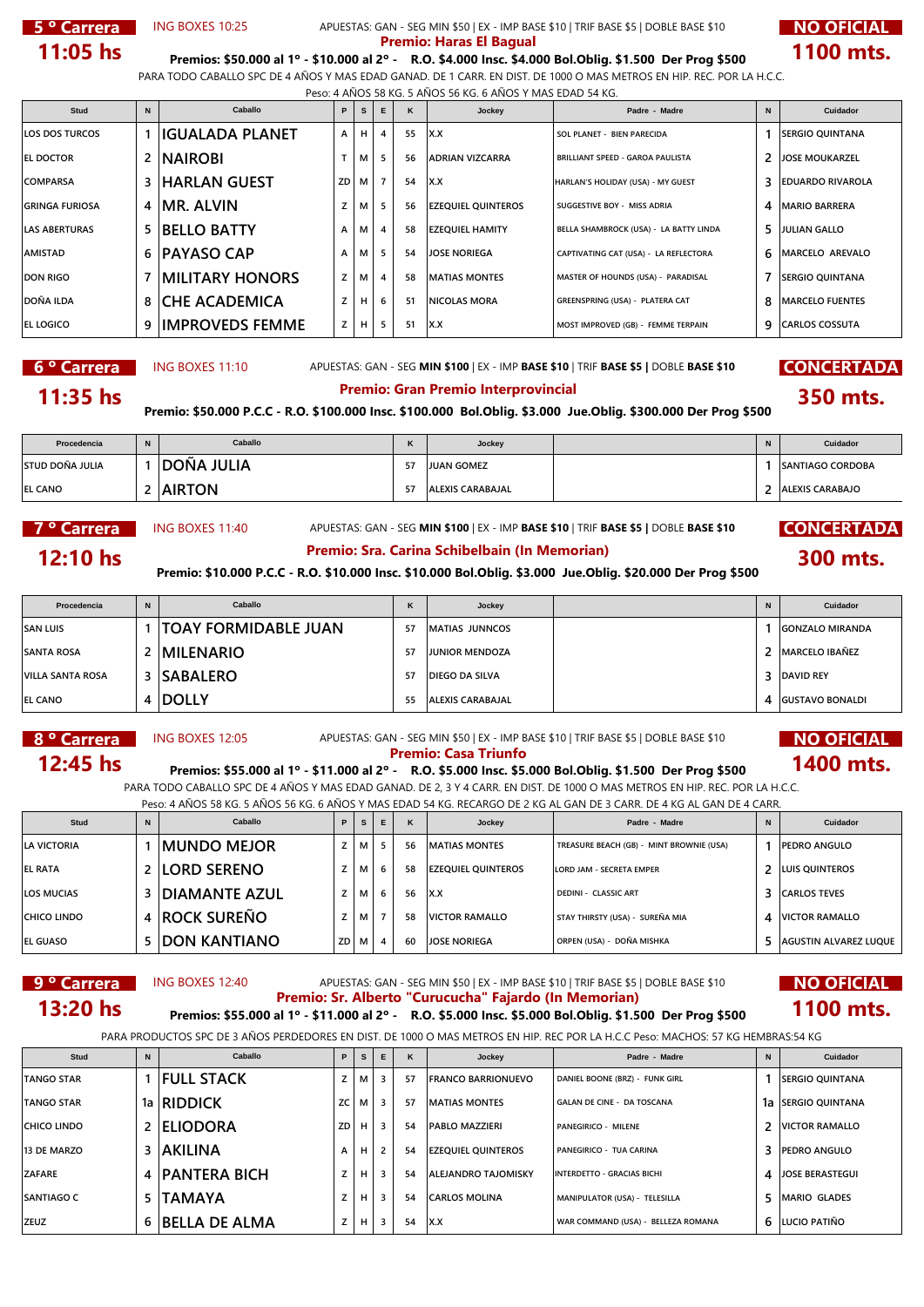10 <sup>o</sup> Carrera **CONCERTADA CONCERTADA** APUESTAS: GAN - SEG MIN \$100 | EX - IMP BASE \$10 | TRIF BASE \$10 **CONCERTADA** 

**340 mts.**

**Premio: \$50.000 P.C.C. - R.O. \$100.000 Insc. \$100.000 Bol.Oblig. \$5.000 Jue.Oblig. \$100.000 Der Prog \$500 13:50 hs Premio: Clasico Duelo de Veloces**

### **Procedencia N K Jockey N Cuidador STUD DOÑA CARINA 1 TEMBLOR <sup>57</sup> JUAN GOMEZ 1 SANTIAGO CORDOBA EL CANO 2 COSTURERO <sup>57</sup> ALEXIS CARABAJAL 2 GUSTAVO BONALDI 11 ° Carrera | ING BOXES 14:00** APUESTAS: GAN - SEG **MIN \$100** | EX - IMP **BASE \$10** | TRIF **BASE \$5 | DOBLE BASE \$10 CONCERTADA Procedencia N K Jockey N Cuidador LAS PERDICES 1 FANTASMA <sup>57</sup> JOAQUIN LEDDA 1 JORGE LEDDA SAN FCO DEL CHAÑAR 2 COMANDANTE <sup>57</sup> MAX WELLINGTON 2 CRISTOFER HEREDIA SALSIPUEDES 3 FUJITIVO <sup>57</sup> JUNIOR MENDOZA 3 PABLO FERNANDEZ Caballo 300 mts. 14:30 hs Premio: Sr. Manolo Bonaldi (In Memorian) COMPETIDOR N°2 OTORGA EL CORTE (PICO JAMON) AL COMPETIDOR N°1 Caballo Premio: \$20.000 P.C.C - R.O. \$15.000 Insc. \$15.000 Bol.Oblig. \$3.000 Jue.Oblig. \$20.000 Der Prog \$500**

12 <sup>o</sup> Carrera **CONCERTADA CONCERTADA APUESTAS: GAN - SEG MIN \$100** | EX - IMP BASE \$10 | TRIF BASE \$10 **CONCERTADA** 

**15:10 hs**<br>**235 mts. Premio: \$30.000 P.C.C - R.O. \$30.000 Insc. \$30.000 Bol.Oblig. \$3.000 Jue.Oblig. \$60.000 Der Prog \$500** 

**LA CAUTIVA 4 TADEO <sup>57</sup> ISMAEL AYALA 4 DARIO NOGERA**

| Procedencia             | N | Caballo       | n. | Jockey                  | N | Cuidador                 |
|-------------------------|---|---------------|----|-------------------------|---|--------------------------|
| <b>STUD LOS PATITOS</b> |   | <b>ALTEZA</b> | 57 | FABIAN OLIVERA          |   | <b>ISERGIO FERNANDEZ</b> |
| <b>RIO SEGUNDO</b>      |   | : Icondor     | 53 | <b>JUNIOR MENDOZA</b>   |   | ' ISERGIO LUDUEÑA        |
| <b>EL CANO</b>          |   | 3 OLIGARCA    | 57 | <b>ALEXIS CARABAJAL</b> |   | 3 GUSTAVO BONALDI        |

# 13 <sup>o</sup> Carrera MG BOXES 15:10 APUESTAS: GAN - SEG MIN \$50 | EX - IMP BASE \$10 | TRIF BASE \$5 | DOBLE BASE \$10 **NO OFICIAL 13 ° Carrera** ING BOXES 15:10 **APUESTAS: GAN - SEG MIN \$50 | EX - IMP BASE \$10 | TRIF BASE \$10 RO OFICIAL**<br>**15:50 hs Premios: \$75.000 al 1º - \$15.000 al 2º - R.O. \$8.000 Insc. \$8.000 Bol.Oblig. \$1.500 Der Prog \$500**

**HANDICAP** 

PARA TODO SPC DE 4 AÑOS Y MAS EDAD. Peso: POR IMPRESIÓN

| Stud                    | N | Caballo                 | P | s l | Е |      | Jockey                     | Padre - Madre                             | $\mathbf N$ | Cuidador                |
|-------------------------|---|-------------------------|---|-----|---|------|----------------------------|-------------------------------------------|-------------|-------------------------|
| <b>SHIMU</b>            |   | <b>SLAM ZENSATIONAL</b> | z | M   | 8 | 55.5 | <b>IROBERTO ROBLEDO</b>    | ZENSATIONAL (USA) - QUEEN SLAM            |             | <b>JOMAR DAHER</b>      |
| <b>TALLERES OUERIDO</b> |   | 2 LIPSIO                |   | м   |   | 50   | IMATIAS MONTES             | ZENSATIONAL (USA) - LIPSIA                |             | <b>JUAN CALDERON</b>    |
| <b>LOS AMIGOS</b>       |   | <b>BLACKWELL</b>        | A | М   |   | 58   | <b>IEZEQUIEL QUINTEROS</b> | MUTAKDDIM (USA) - BLOND MODE              |             | 3 GUILLERMO DURAN       |
| <b>EL DOCTOR</b>        |   | <b>IWEB DUBAI</b>       |   | M I | 6 | 53   | <b>ADRIAN VIZCARRA</b>     | E DUBAI (USA) - WEB OF INTRIGUE (USA)     |             | 4 JOSE MOUKARZEL        |
| <b>EL GUASO</b>         |   | <b>IDON RITMO</b>       | z | М   | 6 | 58   | LIOSE NORIEGAS             | ORPEN (USA) - DOÑA VARITA                 |             | 5 AGUSTIN ALVAREZ LUQUE |
| <b>DANIELITO</b>        |   | 6   UN DIA DISTINTO     | z | М   |   | 60   | <b>ALEJANDRO TAJOMISKY</b> | HARLAN'S HOLIDAY (USA) - DISTINGUIDA HALO |             | 6 JOSE BERASTEGUI       |

ING BOXES 16:00

14 <sup>o</sup> Carrera MS BOXES 16:00 APUESTAS: GAN - SEG MIN \$100 | EX - IMP BASE \$10 | TRIF BASE \$5 | DOBLE BASE \$10 **CONCERTADA** 

# **16:30 hs**<br>Premio: \$60.000 P.C.C - R.O. \$50.000 Insc. \$50.000 Bol.Oblig. \$4.000 Jue.Oblig. \$100.000 Der Prog \$500<br>Premio: \$60.000 P.C.C - R.O. \$50.000 Insc. \$50.000 Bol.Oblig. \$4.000 Jue.Oblig. \$100.000 Der Prog \$500 ,

| Procedencia      | N | Caballo              | n | Jockey                  |  | Cuidador               |
|------------------|---|----------------------|---|-------------------------|--|------------------------|
| VILLA SANTA ROSA |   | <b>MARIA TERESA</b>  |   | <b>IMARCELO CRESPIN</b> |  | <b>IFERNANDO LEMAS</b> |
| IH 27            |   | <b>IDESEPERADO</b>   |   | <b>JUAN ROMERO</b>      |  | <b>MARCIO PIRES</b>    |
| <b>ITUCUMAN</b>  |   | <b>AMERICAN HOPE</b> |   | <b>IROBERTO ROBLEDO</b> |  | <b>DANIEL MOYANO</b>   |

**17:05 hs** Premio: \$15.000 P.C.C - R.O. \$15.000 Insc. \$15.000 Bol.Oblig. \$3.000 Jue.Oblig. \$10.000 Der Prog \$500<br>**17:05 hs** Premio: \$15.000 P.C.C - R.O. \$15.000 Insc. \$15.000 Bol.Oblig. \$3.000 Jue.Oblig. \$10.000 Der Prog \$

### 15 <sup>o</sup> Carrera MS BOXES 16:35 APUESTAS: GAN - SEG MIN \$100 | EX - IMP BASE \$10 | TRIF BASE \$5 | DOBLE BASE \$10 **CONCERTADA 320 mts.**

| Procedencia        | N | Caballo               | Jockey                   | N | Cuidador              |
|--------------------|---|-----------------------|--------------------------|---|-----------------------|
| CRUZ DEL EJE       |   | <b>IMANCHITA</b>      | <b>IFACUNADO RIVERO</b>  |   | <b>IMANUEL FLORES</b> |
| <b>LORETO</b>      |   | ∶  DOÑA GLADY         | <b>ALBERTO RODRIGUEZ</b> |   | <b>OMAR DATHER</b>    |
| <b>RIO SEGUNDO</b> |   | <b>EVITA DEL ALMA</b> | <b>FABIAN PUCHETA</b>    |   | <b>SERGIO LUDUEÑA</b> |